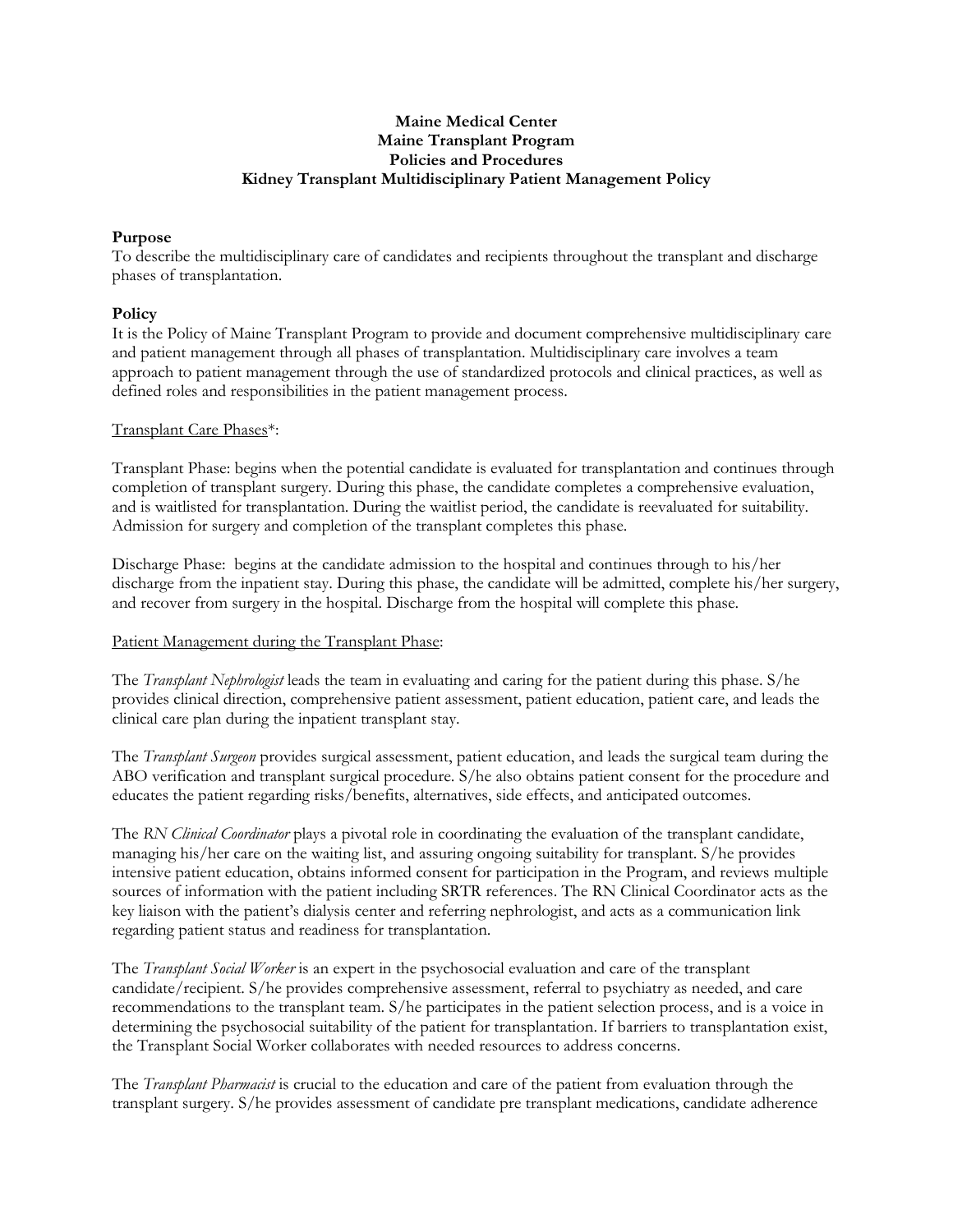Maine Medical Center Maine Transplant Program Policies and Procedures Kidney Transplant Multidisciplinary Patient Management Policy Page 2 of 3

risk assessment, and education to the candidate on the complex medication regimen required following transplantation. In planning for the transplant surgery and post-transplant recovery, s/he advises the transplant team on medication dosages, availability, and interactions.

The *Transplant Nutritionist* plays an active role in assessing the candidate's nutritional status and educating him/her about proper nutrition prior to and after transplant. S/he provides recommendations regarding nutritional changes needed prior to transplantation, and participates in the Patient Selection Process. S/he advises on any interventions needed to achieve the required BMI to meet transplant criteria.

The *Transplant Financial Coordinator* oversees the financial clearance process and educates the candidate about the financial impact of transplantation and needed financial resources. She educates the candidate on insurance coverage, options, and copays. If needed, she assists the candidate in obtaining needed coverage, and acts as a liaison with the insurance company in providing any needed information for insurance authorization. Prior to transplant surgery, or as soon as possible thereafter, s/he confirms needed coverage and works with the recipient to address any gaps. The *Transplant Financial Coordinator* also links patients to any financial resources that they may be eligible for such as the American Kidney Fund, and as appropriate, advises on private fund raising options.

## Patient Management during the Discharge Phase:

The *Transplant Nephrologist* leads the team in caring for the patient during this phase. S/he leads the clinical care plan during the inpatient transplant stay, provides bedside patient care, and advises all multidisciplinary team members on daily care issues. The *Transplant Nephrologist*, in collaboration with the multidisciplinary team, directs the patient discharge plan and follow -up after transplant surgery.

The *Transplant Surgeon* provides pre surgical assessment, and leads the surgical team during the ABO verification and transplant surgical procedure. S/he also obtains patient consent for the procedure and educates the patient regarding risks/benefits, alternatives, side effects, and anticipated outcomes. The Transplant Surgeon continues patient follow up and monitoring during the inpatient stay and leads the surgical follow up portion of the discharge plan.

The *Transplant Nurse Practitioner* oversees the day to day care of the recipient immediately following surgery up to the date of discharge. S/he develops and monitors the care plan, orders needed services and testing, and coordinates team member involvement. The *Nurse Practitioner* provides bedside care, education, and support, and leads development of the discharge plan.

The *Transplant Social Worker* provides psychosocial assessment and support immediately following surgery up to the point of and after discharge. In collaboration with the hospital *Care Management Social Worker,* the Transplant Social Worker assesses patient needs for support and resources during and following the hospital stay, and facilitates needed services.

The *Care Management Social Worker* focuses on a timely and successful discharge for the recipient and addresses any service or support needs that will facilitate a positive post discharge outcome. S/he may arrange in home or community services, and works closely with the patient's insurance carrier to access benefits available and educate the recipient about services covered. On occasion and depending on the timing of the transplant (example: weekend or holiday), the *Care Management Social Worker* may provide the psychosocial assessment in lieu of the *Transplant Social Worker*. In these cases, the *Care Management Social Worker* will document the assessment and communicate any needed follow up to the *Transplant Social Worker*.